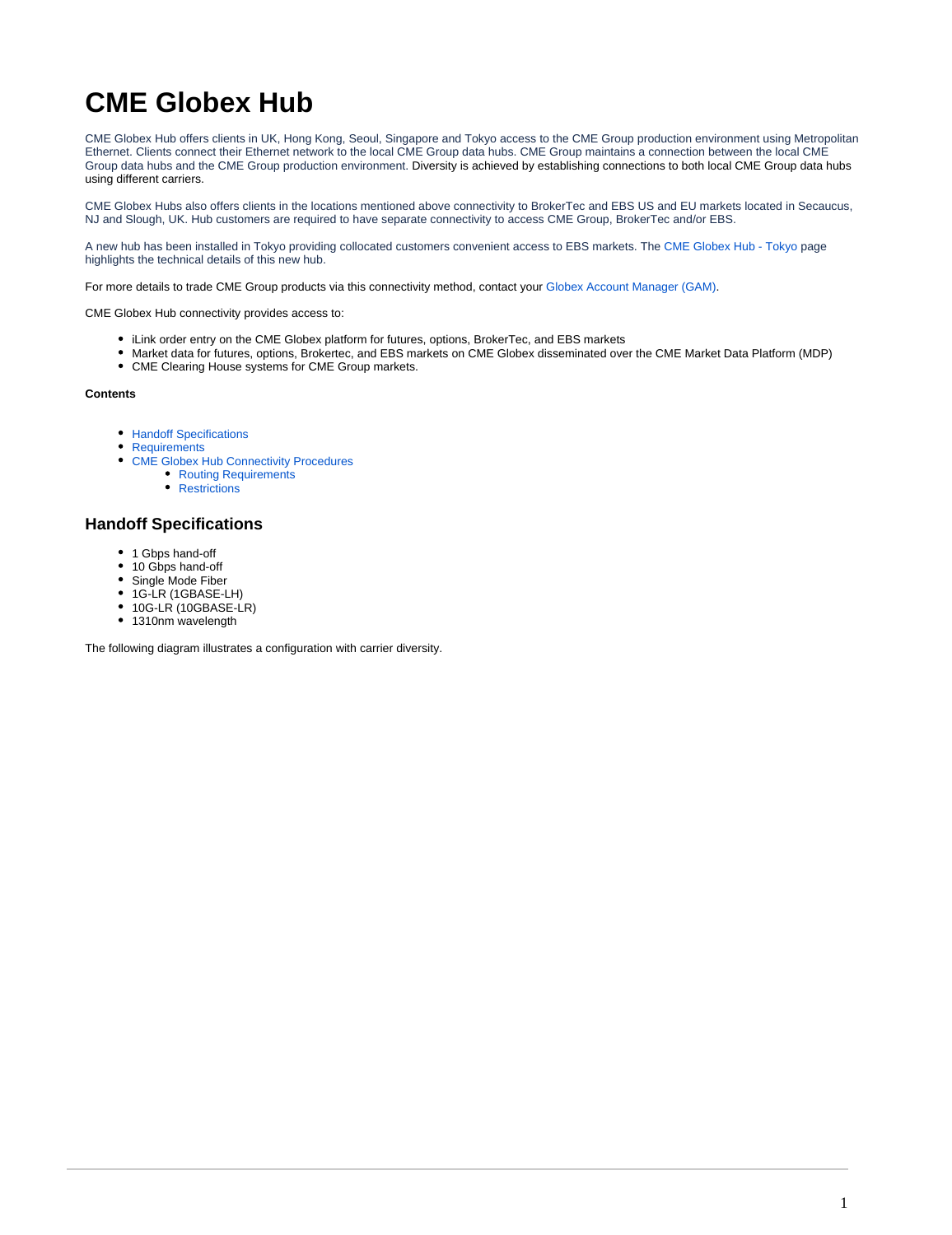

## <span id="page-1-0"></span>**Requirements**

Customers are responsible for establishing connections from their site to each of the local CME Group data hubs.

- All IP packets destined for CME Group must be sourced from the CME Group-assigned private address space.
- Should customers decide to place the server behind another network device, they will be responsible for network address translation.

⊙

CME Group is not responsible for support of CDL WAN circuits since the customer manages the connectivity. CME Group requires connection to both data centers for redundancy.

## <span id="page-1-1"></span>**CME Globex Hub Connectivity Procedures**